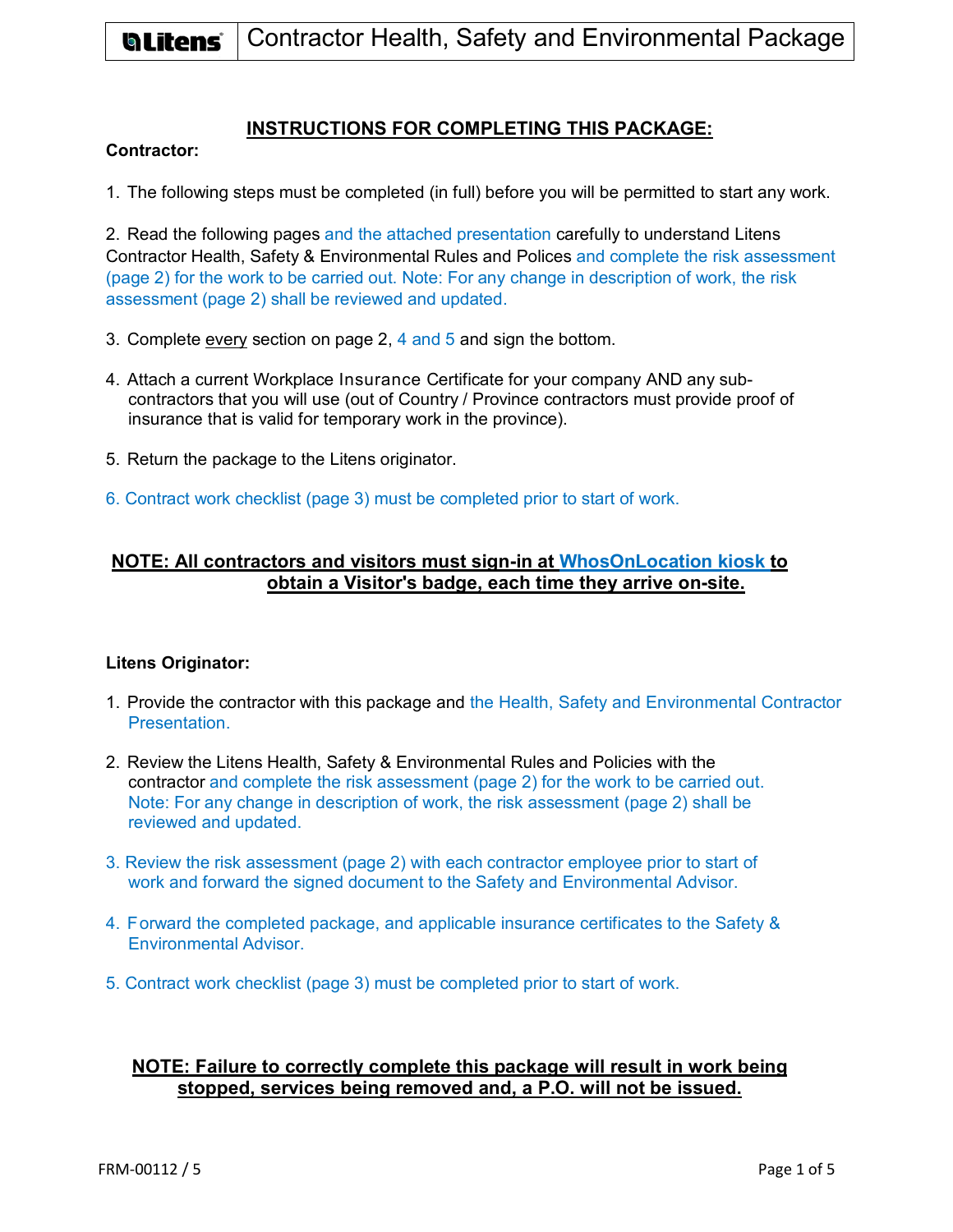

# **The risk assessment must be carried out by the Contract Originator (Supervisor/Manager) together with the third-party Contractor.**

| <b>Description of work:</b>      |  |
|----------------------------------|--|
|                                  |  |
| Location (work area, workplace): |  |
| <b>Contractor Company:</b>       |  |
| <b>Contractor Employee:</b>      |  |

All hazards associated with the work must be identified and listed along with the protective measures. For example, hazards may arise due to lift truck operation, scissor lift operation, electrical work, moving machinery, hot work, hazardous substances, fall hazard etc.

| <b>Identified Hazard</b> | <b>Required protective measure</b> |
|--------------------------|------------------------------------|
|                          |                                    |
|                          |                                    |
|                          |                                    |
|                          |                                    |
|                          |                                    |
|                          |                                    |
|                          |                                    |
|                          |                                    |
|                          |                                    |

The following permits are required daily before the start of work by the responsible third-party company:

| Hot work (welding, cutting, cutting, soldering, thawing) |
|----------------------------------------------------------|
|                                                          |

**All the hazards related to contracted work were identified and adequate precautions will be taken in compliance with Occupational Health and Safety Act, and Litens relevant health, safety and environmental policies and procedures. Contractor Name: Signature: Date: Date:** 

| <b>IContractor Name:</b>         | <b>Signature:</b> | <b>Date:</b> |
|----------------------------------|-------------------|--------------|
| <b>Contract Originator Name:</b> | Signature:        | Date:        |

*\*Note: All Contractors are responsible for the removal of all waste generated during contract work. \*Attach copies of the following applicable documentation*:

*- Health, Safety and Environmental Training records (i.e. WHMIS, Lift Truck, Fall Protection, Trade Qualification Cert., etc.)*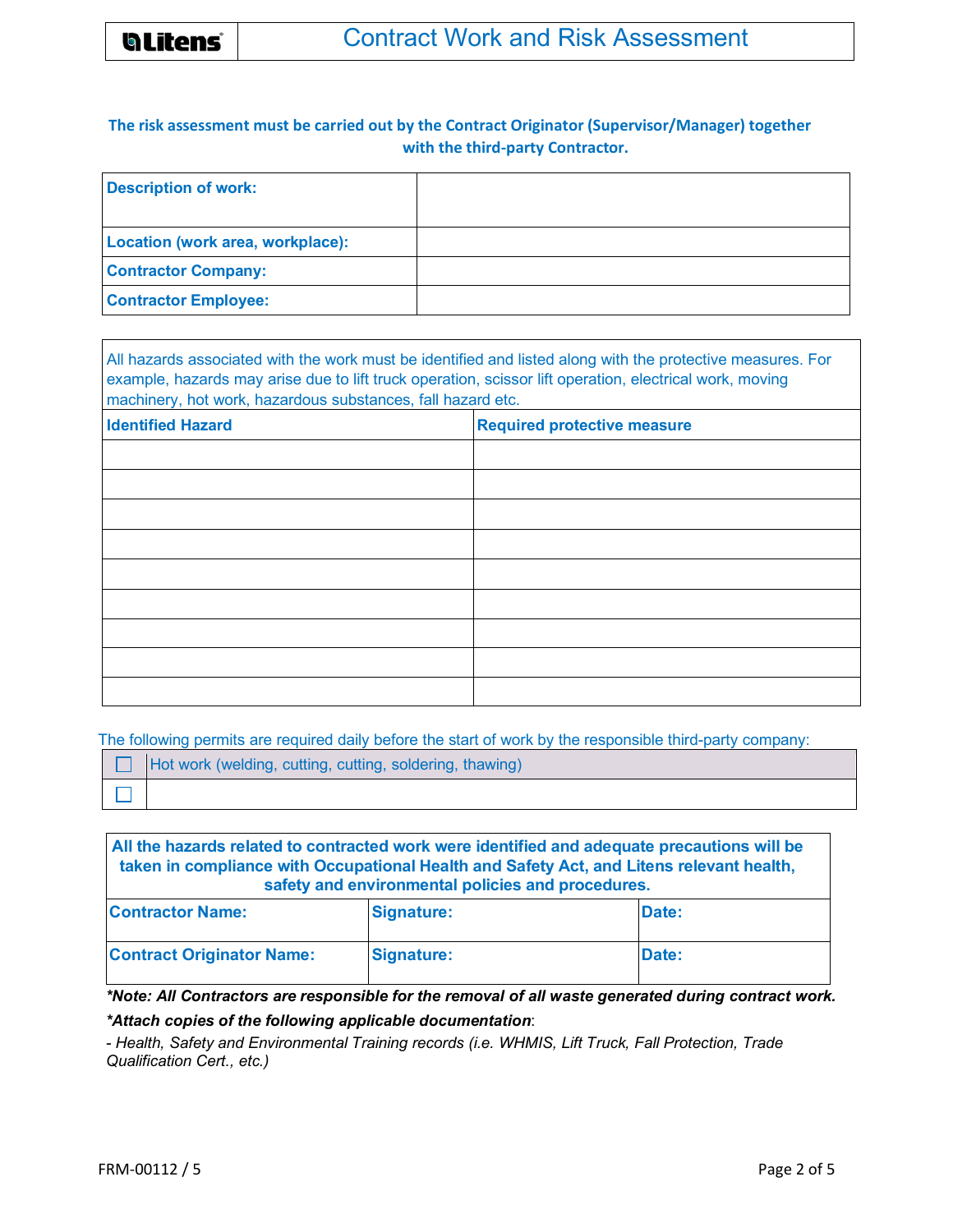### **The contract work checklist must be completed prior to start of work.**

| <b>Description of work:</b>      |  |
|----------------------------------|--|
| Location (work area, workplace): |  |
| <b>Contractor Company:</b>       |  |
| <b>Contractor Employee:</b>      |  |

| Yes | <b>No</b> |                                                                                                                               |
|-----|-----------|-------------------------------------------------------------------------------------------------------------------------------|
|     |           | Contractor package was completed / submitted by the contractor?                                                               |
|     |           | Workplace insurance is in good standing?                                                                                      |
|     |           | Risk assessment for the contracted job was carried out and proper controls are in place to<br>address the identified hazards? |
|     |           | Signed-in on WhoOnLocation kiosk?                                                                                             |
|     |           | Relevant HSE WIs were reviewed?                                                                                               |
|     |           | Necessary permits were issued, if required (i.e. hot work permit)?                                                            |
|     |           | Relevant training records / certifications submitted?                                                                         |

The supervisors and employees in the affected areas must be informed about the work.

Work instructions reviewed / Permits issued:

Signature/Date

Signature/Date

Contract Originator

Contractor Employee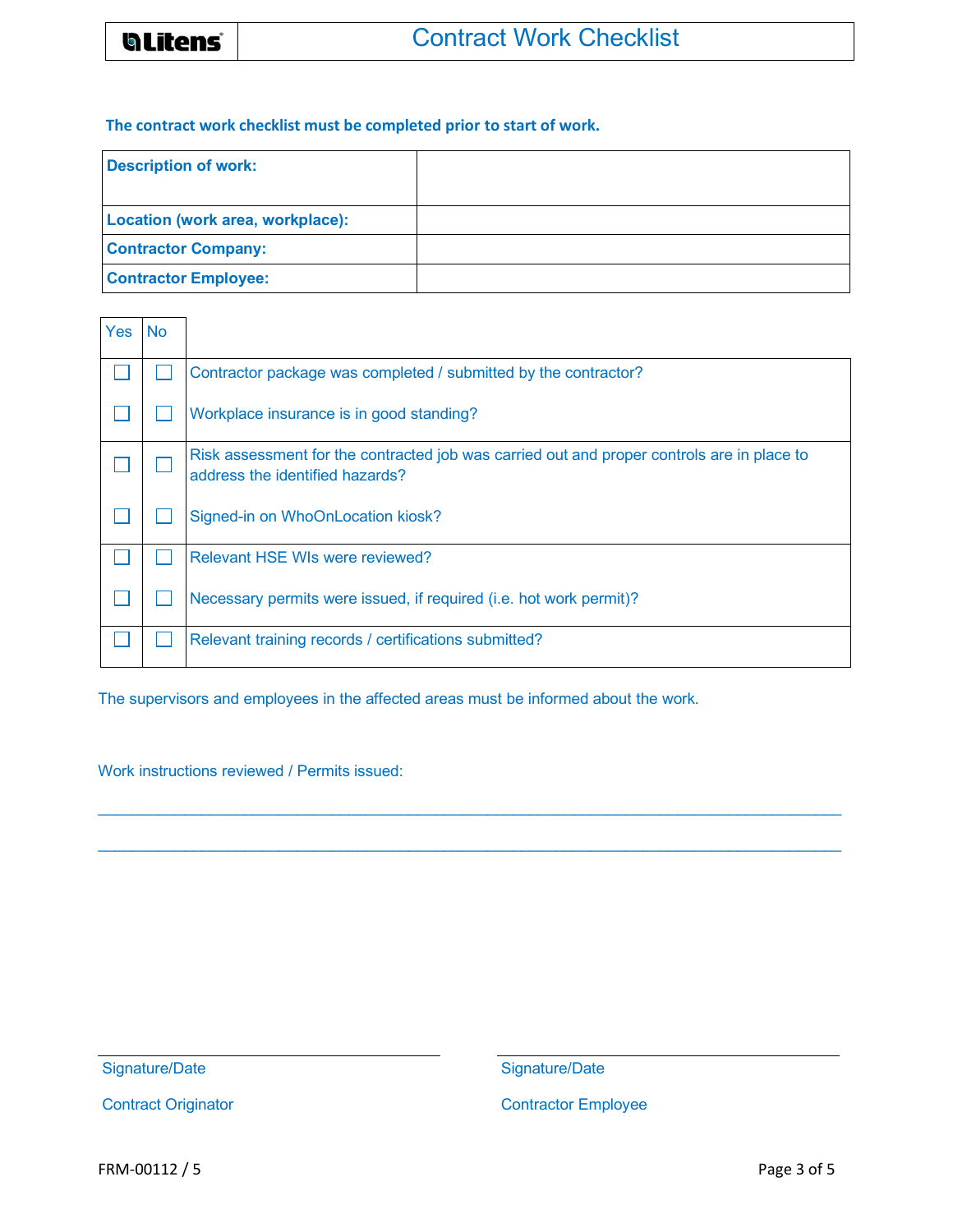

In connection with your discussion with, delivery of goods to, and/or performance of services for, Litens Automotive Partnership ("Litens"), it is anticipated that you may, from time to time have access to confidential and/or proprietary information and trade secrets (collectively, "Materials") relating to Litens. Accordingly, you agree to treat all Company Materials "Materials" in accordance with this agreement.

For purposes of this agreement, the term "Materials" includes all prints, designs, drawings, layouts, developments, technical data, models, prototypes, samples, knowledge, technology, inventions, discoveries, improvements, licensed rights, know-how, show-how, trade secrets, processes, plans, books, records, customer and/or competitor information, market information, business plans, finances and other information whatsoever (including, if applicable, patents and/or patent applications), in whatever format or medium, and whether or not marked "confidential", "secret", "proprietary" or in some other applicable fashion**.**

You agree that the Materials will be kept strictly secret and confidential, held in trust for Litens and not used for your benefit or the benefit of any third party, with all rights to commercially exploit anything derived from the Materials (for any use) being reserved exclusively to Litens

You agree to use adequate procedures to preserve the secrecy of the Materials. At Litens' request and, in any event, upon termination of the Project, you and your officers, employees, agents and representatives will promptly return all of the Materials you have in your possession to Litens, without retaining any copies, notes or extracts thereof.

Nothing in this agreement grants you any right or license under any patent(s), patent application(s), copyright(s), trademark(s), trade secret(s) or other form(s) of proprietary technology or intellectual property rights contained or referenced in the Materials (and whether now or hereafter owned, used or controlled by Litens and/or its affiliates, suppliers and customers). You agree to refrain from seeking any intellectual property rights based (wholly or in part) on Litens' Materials.

You further agree not to decompile, disassemble, decode, reproduce, redesign or reverse engineer any of Litens' Materials.

You also agree that you shall not advertise or otherwise disclose that fact that Litens has contracted to purchase any goods or services from you, nor any other information relating to your involvement in the Project, without, in each case, the prior written permission of Litens.

Without limiting any rights or remedies available to either party (including injunctive relief to prevent any actual or threatened breach of this agreement), you agree to use reasonable efforts to amicably settle any disputes or differences which may arise under this agreement.

Your obligations arising under this agreement shall continue after the termination of your contract. This agreement shall only be waived, modified or amended in writing when signed by authorized representatives of both you and Litens.

This agreement is subject to the laws of the Province of Ontario and the laws of Canada applicable therein, excluding conflicts of laws provisions.

As confirmation of the acceptance of this agreement, please execute, date and return a copy of this letter to the attention of the Litens Contract Originator at your earliest convenience.

| <b>ACCEPTED and AGREED:</b><br>Company Name: |       |
|----------------------------------------------|-------|
| <b>Contractor Name:</b>                      |       |
| Signature:                                   | Date: |